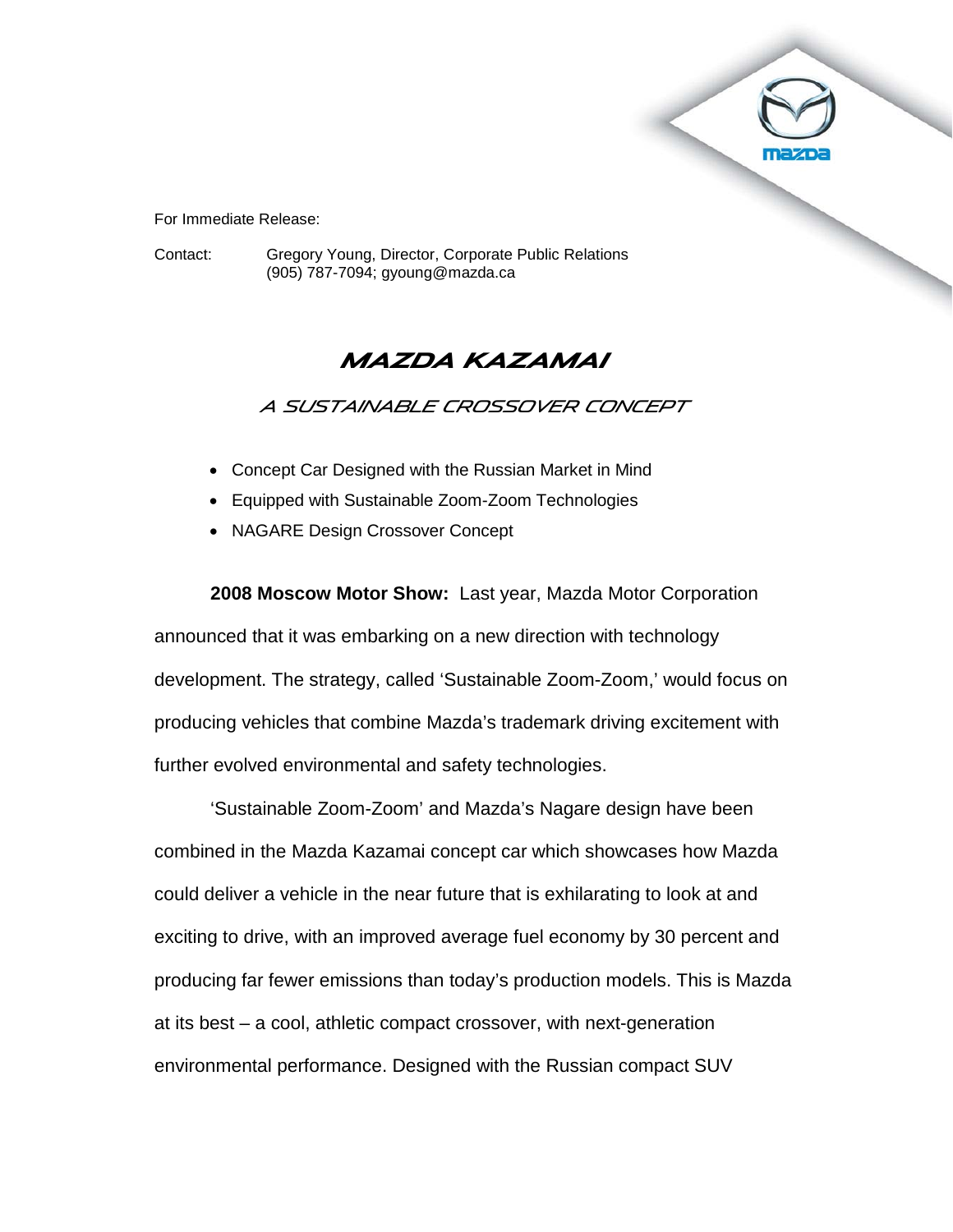segment in mind, Kazamai gives a glimpse at where Mazda is heading with a possible future compact crossover.

#### **Russia's booming Automobile Market**

Between 2004 and the end of 2007, Russia's automobile market grew by about 1.28 million cars, and in the process became Europe's second largest car market after Germany. During this same period, Mazda quickly established itself as one of Russia's most popular car brands, increasing sales from 8,565 units in 2004 to over 50,000 units last year – six times more than 2004.

One of the country's biggest segments is the sports utility vehicle (SUV), representing nearly 16 percent of the total sales volume in 2007. Between 2004 and 2007, the segment became 10 times larger and this growth is expected to continue over the mid-term in Russia. Mazda's midsized sports crossover SUV, the CX-7, has been on the market for less than a year in Russia and has already found over 7,900 customers – easily Mazda's largest market for the CX-7 in Europe.

The Mazda Kazamai concept car addresses the growing popularity of SUVs in Russia and gives a strong hint at where Mazda might be going with a compact crossover SUV. Small, lightweight with dynamic styling, lowconsumption, a next-generation Mazda powertrain, it is meant to appeal to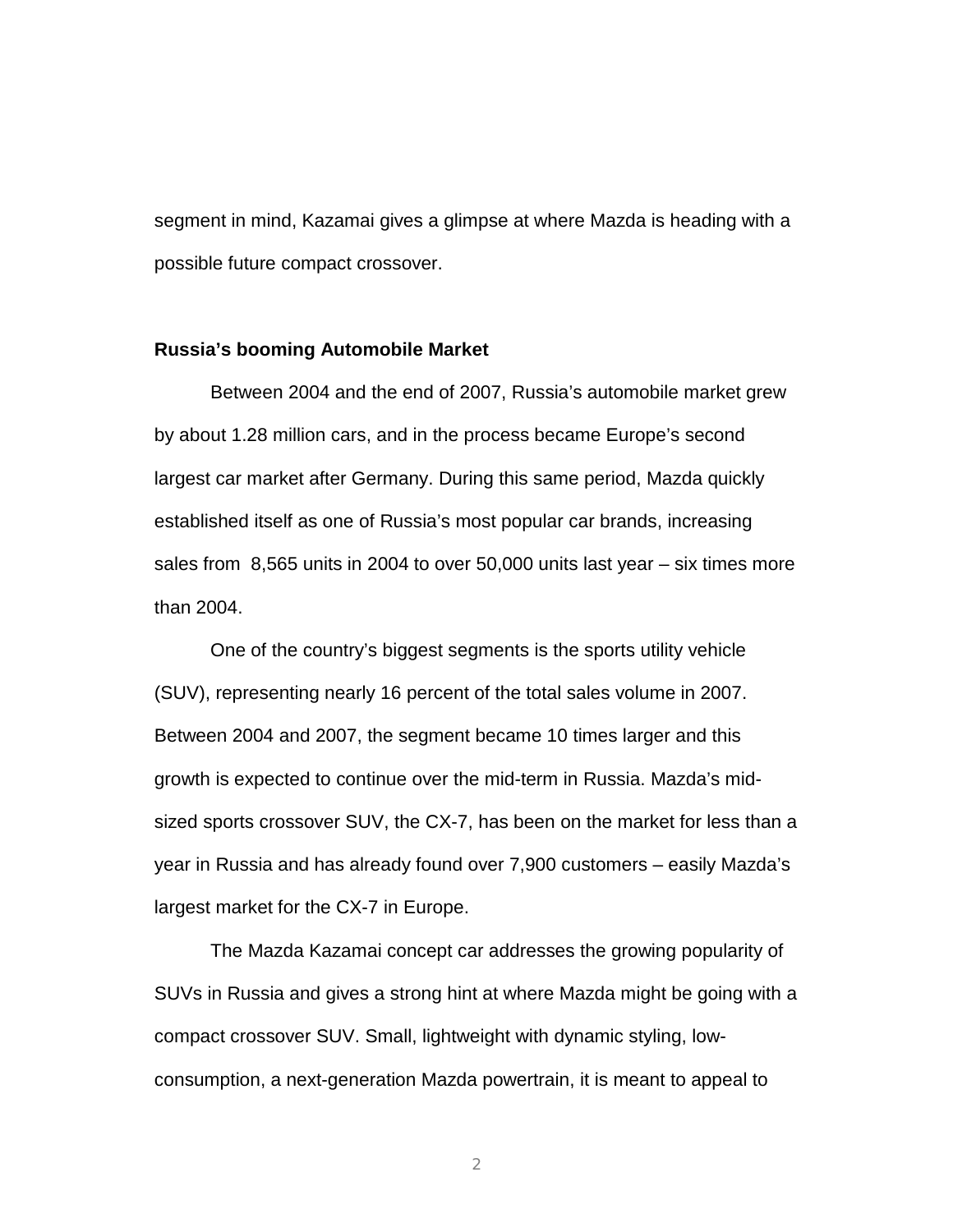young, upwardly-mobile Russians with a strong sense of style and urban lifestyle demands.

#### **Design – Evolved Nagare Design**

Mazda Kazamai means "swirling crosswinds" in Japanese, and was chosen to express the powerful yet nimble character of this stylish and compact crossover. Kazamai is dynamic and athletic looking on the outside and displays an evolved Nagare 'flow' design. Unlike previous concept cars, Mazda Kazamai's styling represents powerful natural movements that are emotionally expressed through three-dimensional motifs stretching over the whole body, representing a fusion of design and functionality.

Mazda Kazamai is an impressive combination of packaging requirements and design aesthetics. With a width of 1,930 mm and a length of 4,520 mm, it is slightly larger than the current Mazda3, with room for SUV comfort and functionality on the inside. Yet, because it is only 1,500 mm high, has a flat roofline and very short rear overhangs, it also has a sporty coupe look with the promise of driving fun. The innovative body design features flared fenders that emphasize SUV-like strength and a cabin befitting a sports car. The wedge-shaped profile was designed to evoke the image of a sleek arrow cutting through a mighty wind. In particular, the body design between the front wheel arches and the roof pillars is intended to express the agility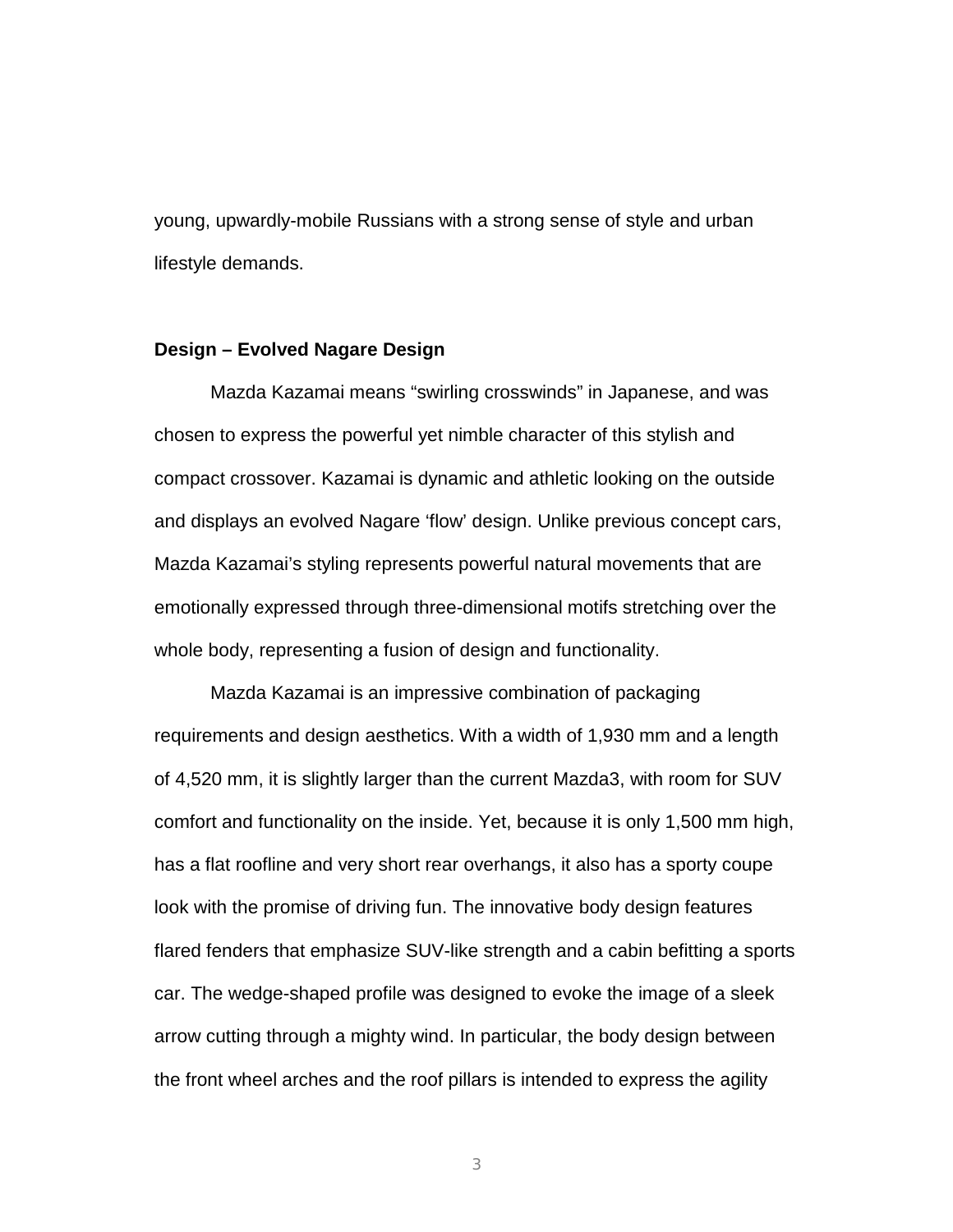and dynamism of wind gusting along the side of the vehicle. The panel lines on the sides represent swift and elegant crosswinds, further accentuating the dynamic and stylish body design. The hood itself is lower in the centre than on the sides, which emphasizes the car's powerful front fenders that accommodate large, 22-inch wheels.

The wheel design continues the crosswinds motif with each spoke carefully twisted and larger outside than in the centre, providing a strong sense of movement. The five-point grille is integrated into the body to create a clean and light image which, together with the flared front lower sides contributes to excellent aerodynamic characteristics. The aerodynamics are further improved by making the air intakes as small as possible. The side sill panels and rear combination light covers also help to control the wind flow and reduce drag even further.

### **Interior – SUV Functionality with Driving Safety**

Mazda Kazamai is not only a pure expression of speed and power, it also accommodates up to four passengers with compact SUV comfort and functionality. It was designed to fulfil various driver and vehicle interfaces so as to support the driver in enjoying safe and stress-free driving, with well considered human machine interface visibility and operation cockpit. This is one of Mazda's important areas of the Sustainable Zoom-Zoom plan.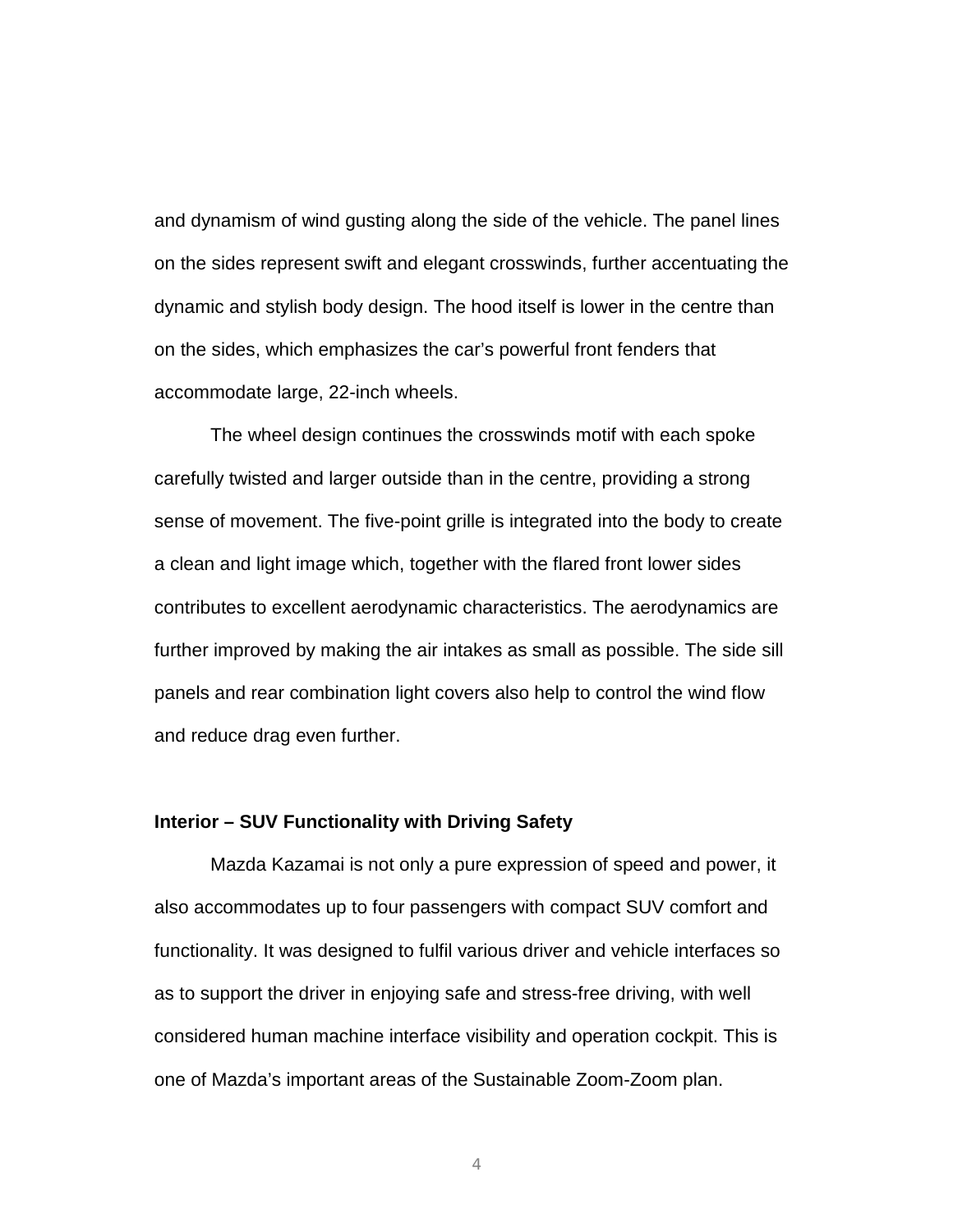#### **Lightweight and Aerodynamic**

Weight reduction and superior aerodynamic performance are core technologies to improve both driving pleasure and environment performance, especially fuel economy. Mazda will further focus on these crucial factors in order to achieve the goals of the Sustainable Zoom-Zoom plan. Despite its powerful exterior look, the Mazda Kazamai concept's aerodynamic performance is achieved through a flat floor panel, a rear diffuser, and a low roof line. The aim was to make the Kazamai's aerodynamics more than 10% better than other vehicles in its class.

When Mazda set about reducing the bodyweight, they leveraged CAE applications and focused on four major areas: collision safety, handling, NVH, and strength. At the same time, lightweight materials and new processing/joining technologies were put to effective use. Aluminum or aluminum-alloy is used for the hood, chassis and engine block. The designers aimed to make it 100 kilograms lighter than similar models by employing plastics for the panels, fenders and the engine cover. These features also contribute to advanced handling and improved fuel economy and CO2 emissions.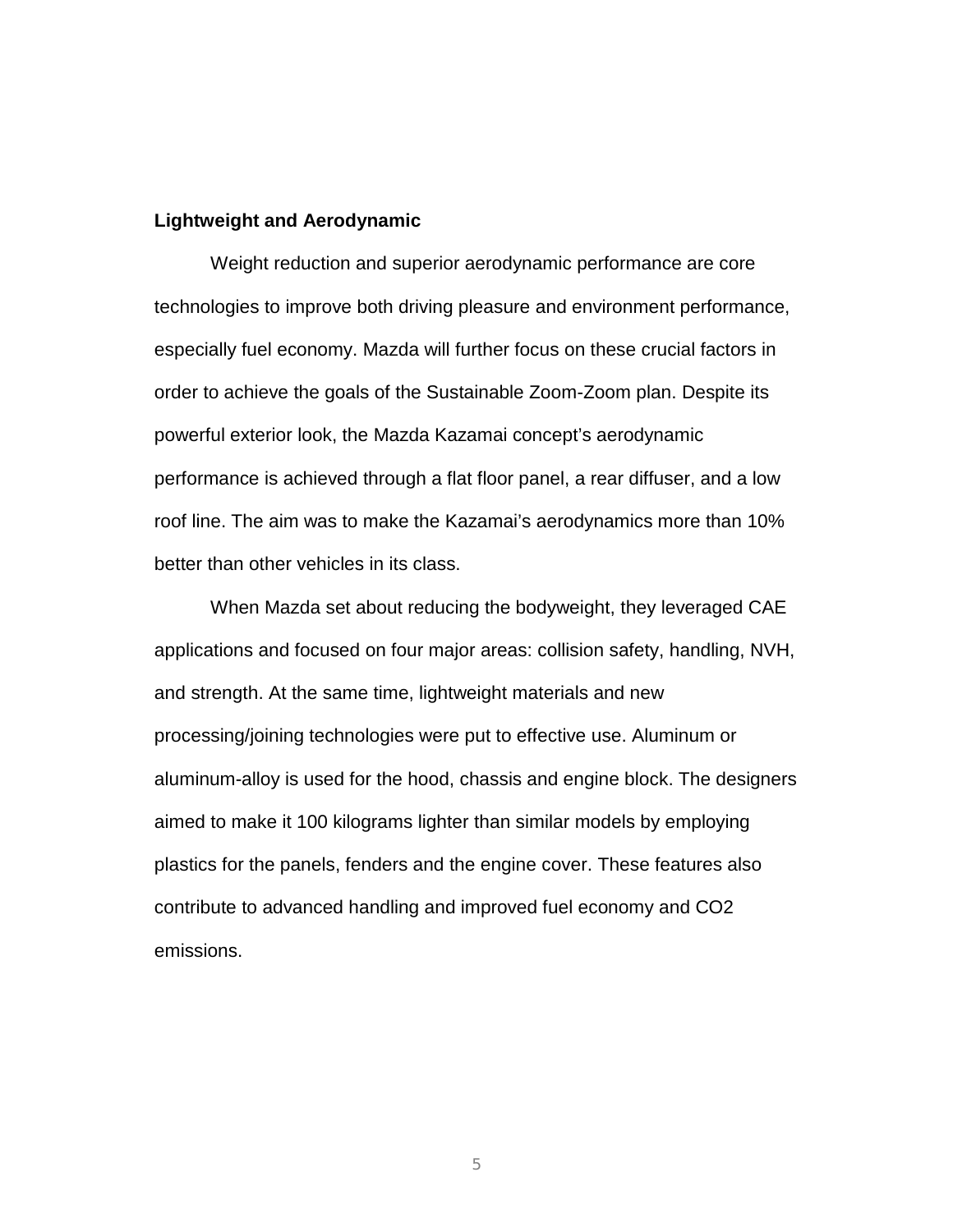### **Next-Generation Powertrain – 30 Percent Improvement in Fuel Consumption**

The ideal match for the Mazda Kazamai concept would be a nextgeneration 2.0-litre direct-injection petrol engine, which Mazda engineers are currently developing. This engine delivers a balance of sporty driving – especially in a compact car like the Mazda Kazamai – with good environmental performance. Mazda Kazamai will feature a DISI<sup>[1](#page-5-0)</sup> engine based on the current Mazda CX-7, with advanced technologies to minimize energy loss and vastly improved thermal efficiency. Mazda's next generation 2.0-litre DISI petrol engine also has combustion control technology and variable valve control that deliver strong torque throughout the rev-range for excellent engine response as well as superior fuel economy. A nextgeneration catalyst also ensures superior emissions performance.

This is coupled to a lightweight and next-generation compact six-speed automatic transmission that is highly responsive and delivers the direct feel of a manual transmission, and four-wheel drive for superior traction. In combination with Kazamai's next-generation aerodynamics and its lightweight body outlined above, this powertrain would deliver an estimated 30 percent improvement in fuel consumption and emissions (versus the current MZR 2.0 litre petrol) – without compromising driving pleasure.

<span id="page-5-0"></span><sup>&</sup>lt;sup>1</sup> DISI: Direct Injection Spark Ignition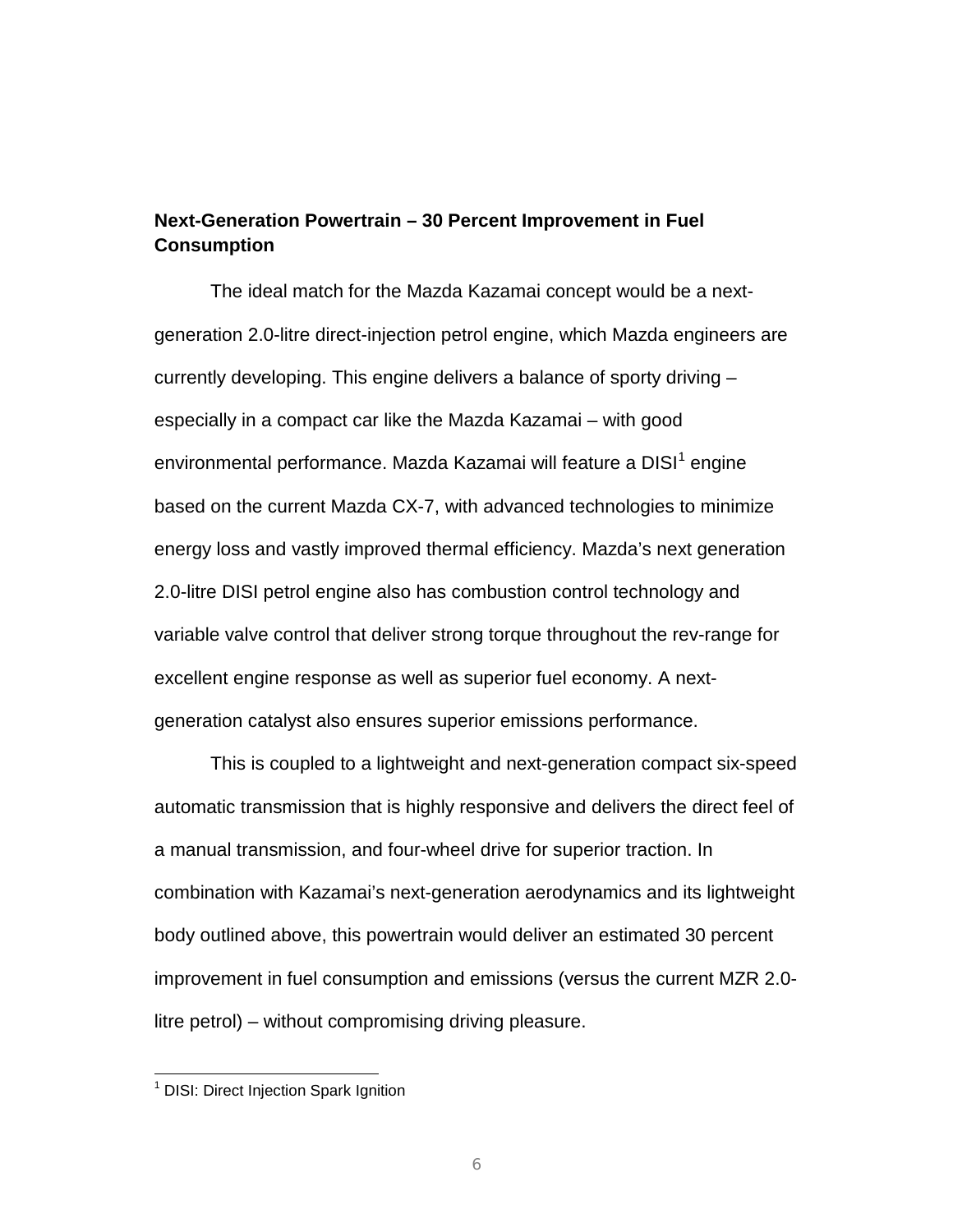#### **Advanced Safety and Security Features**

Mazda Kazamai is not only lightweight, fuel-efficient and fun to drive, it is also designed with safety as a key element. Its advanced body shell is a product of a new body structure programme currently being refined at Mazda with a lightweight structure that provides high levels of crash safety. Mazda Kazamai also has a long list of active safety features including roll stability control, blind spot monitoring to assist lane change, a pre-crash safety system and advanced dynamic stability control (DSC) to support the driver. And to meet future pedestrian safety requirements, it has soft plastic fenders and a shock-cone aluminum hood that is very efficient in absorbing impact energy.

Also onboard the Mazda Kazamai is a personal security system. This advanced system monitors the area around and inside the car, and has an automatic alert system which informs the driver in the event of an emergency to help to protect both the owner and occupants.